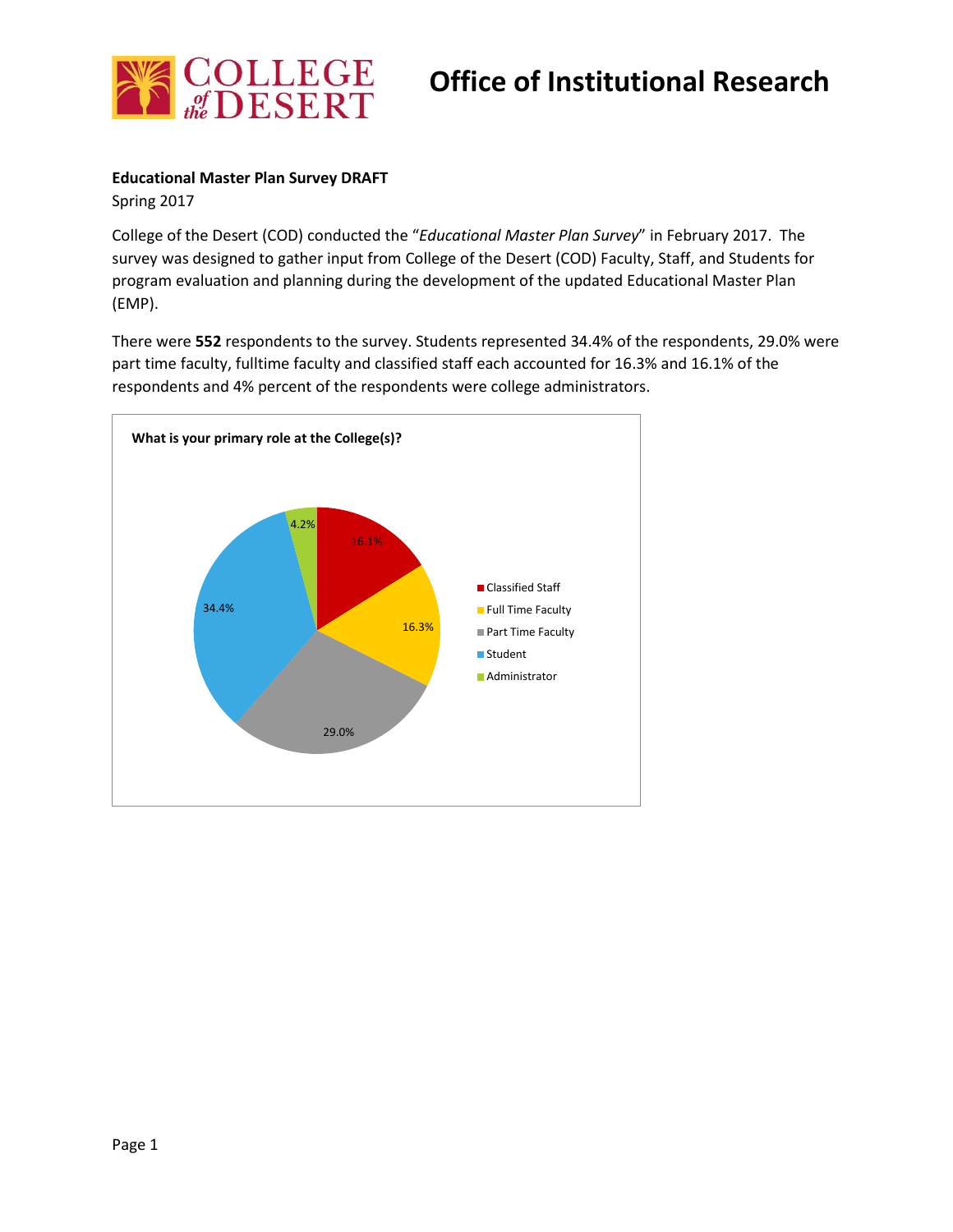

91.1% of the respondents worked at or attended the Palm Desert campus. The Indio campus had the second highest percentage with 28.7%.

The respondents attended/instructed classes somewhat evenly across morning (61.7%), Afternoon (56.3%) and Evening (52.5%). Only 21.6% of the respondents attended or instructed online classes.

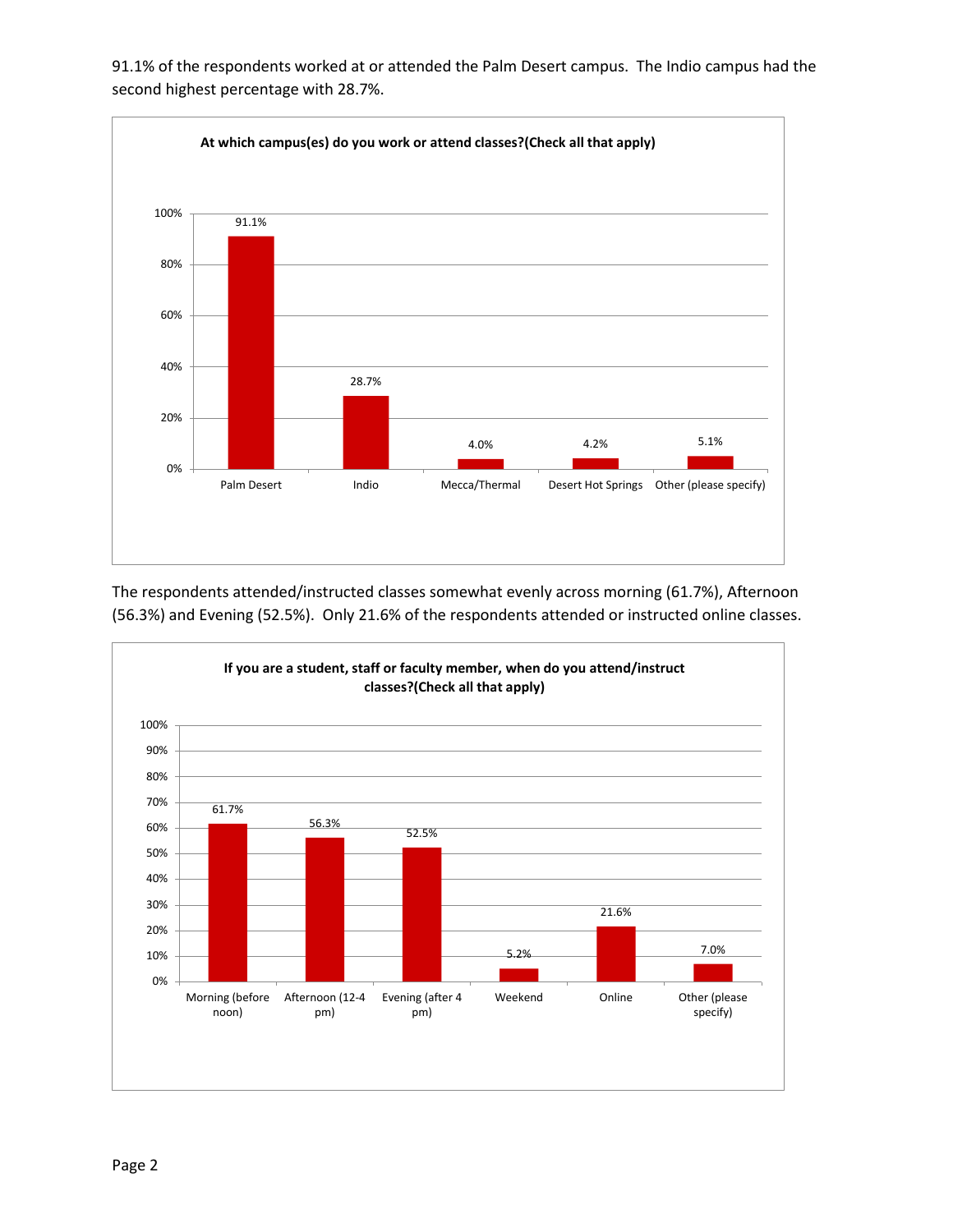

The majority of faculty respondents taught classes in the mornings (61.3%) and Afternoons (62.1%). Almost half taught evening classed (47.2%)

The following table represents non-student responses to length of employment at COD.

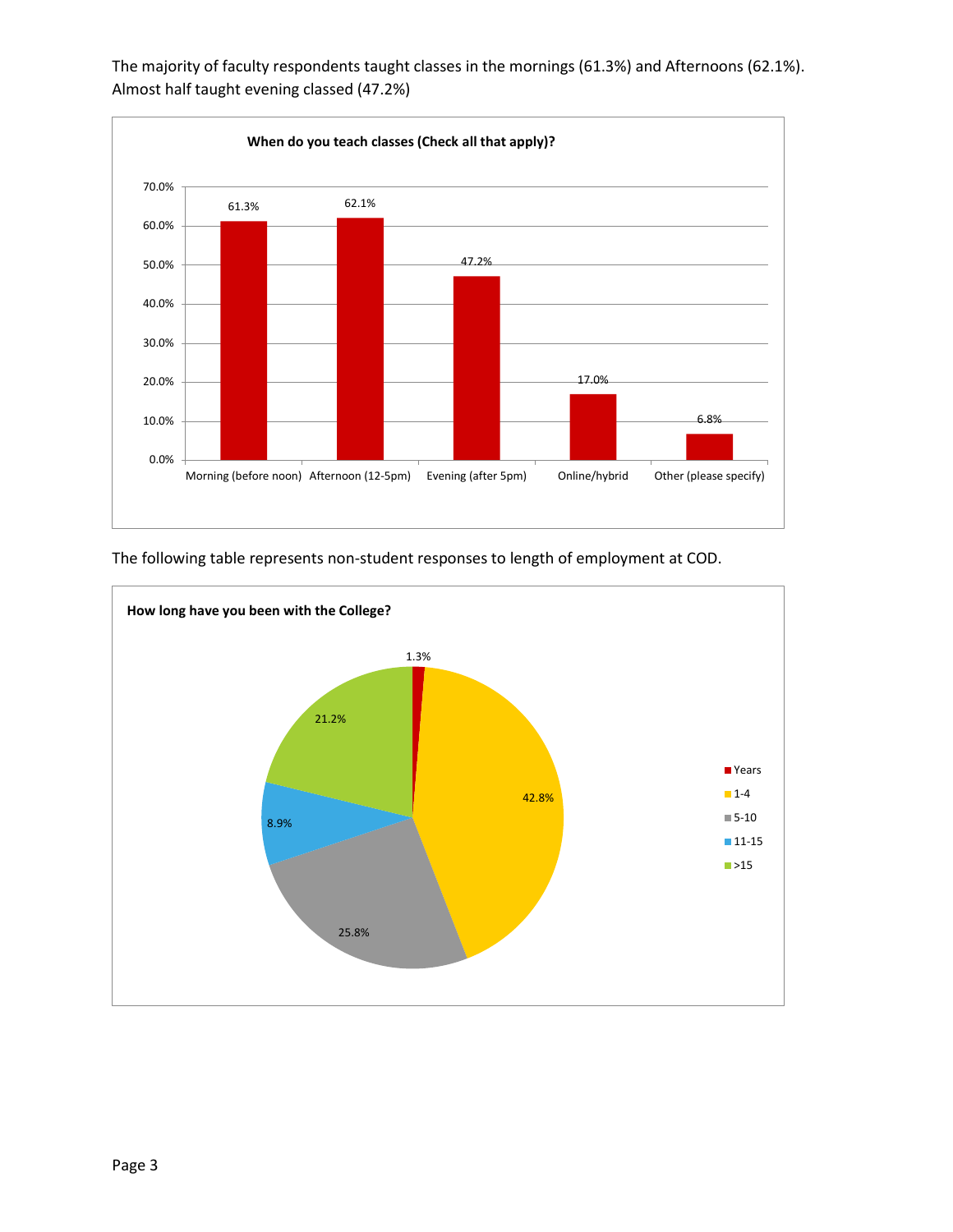#### **The Following set of survey items were answered by student respondents**

Most students (47.7%) responding to survey indicated that classes should start at 8:00am. A combined 24.5% indicated the classes should start before 8:00am.



Students indicated that evening classes should begin at 5:30 (40.3%) or 6:00 PM (21.6%)

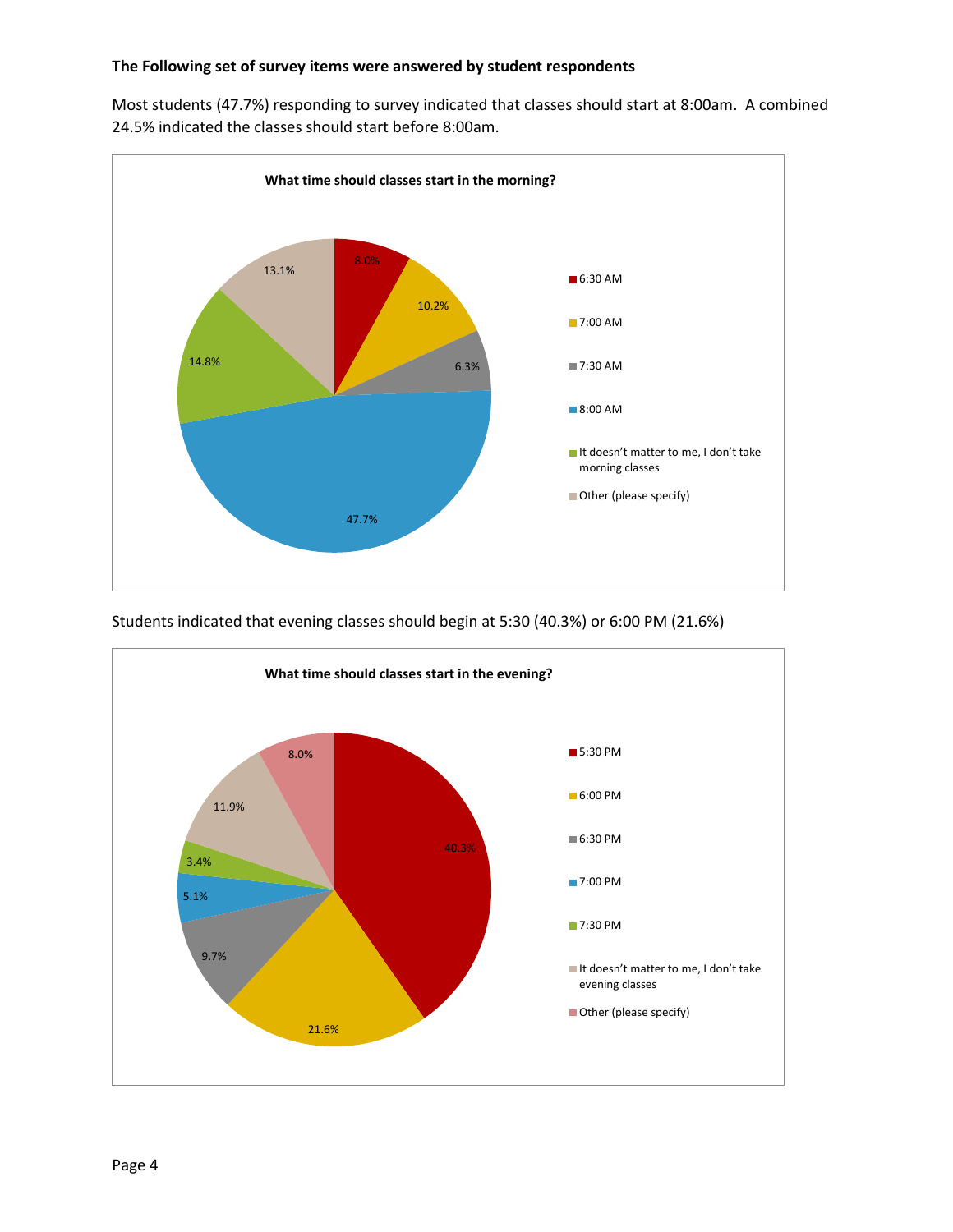45.5% of student respondents had a part-time job and 18.2% were working full-time at the time of the survey.

The chart below represents the students' preferred instructional format and location. Most student respondents (85.3%) prefer taking courses in the classroom. Almost half (47.5) of respondents also indicated that online classes were a preference.

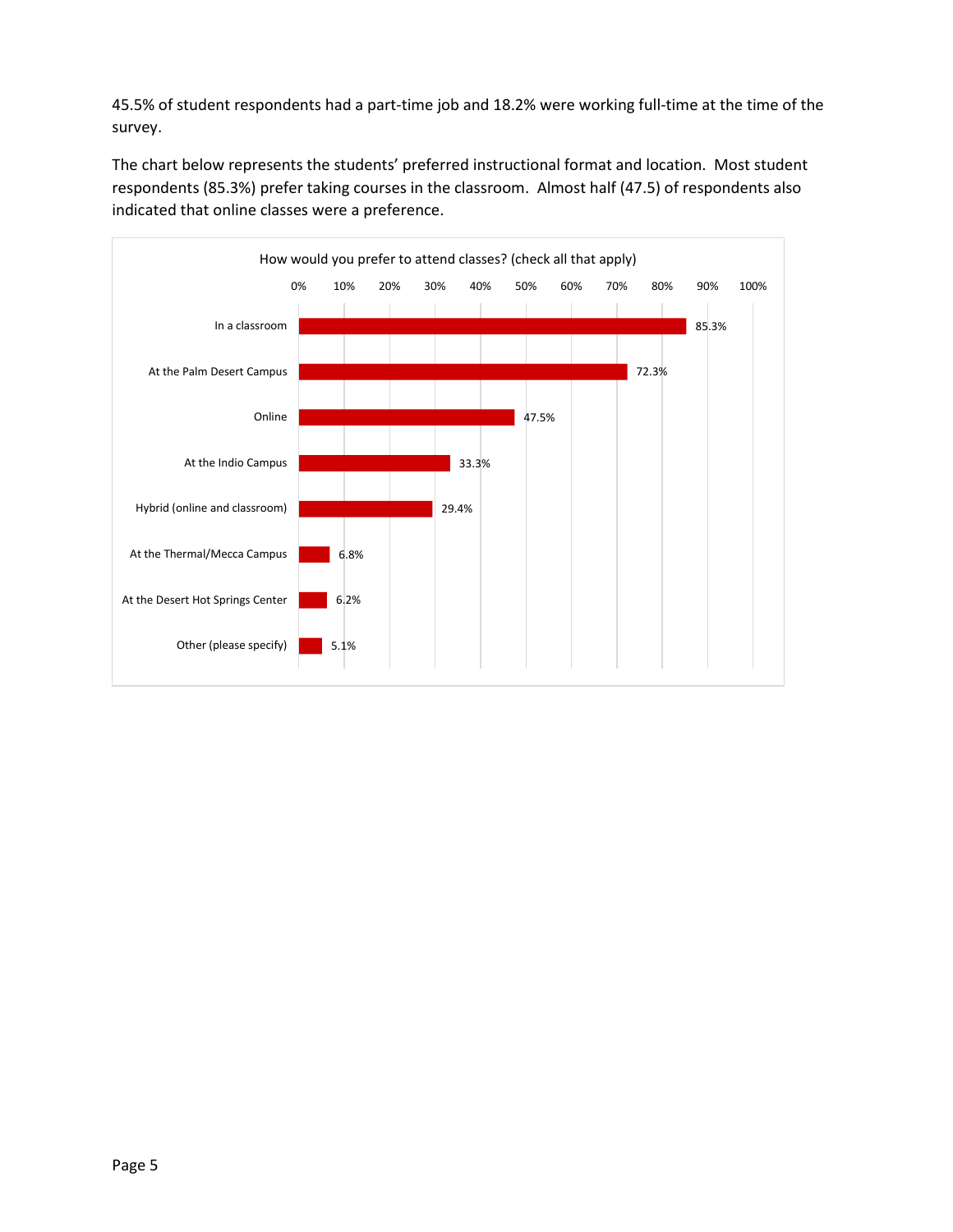

Evenings (5 PM and later)

13.0% 15.3%

Weekends Short-term

sessions

2.3%

Other (please specify)

Morning (67.2%) and afternoon (55.9%) courses were the two most popular preferences for scheduling classes.

0%

Mornings (before Afternoons (12-5

PM)

noon)

20%

40%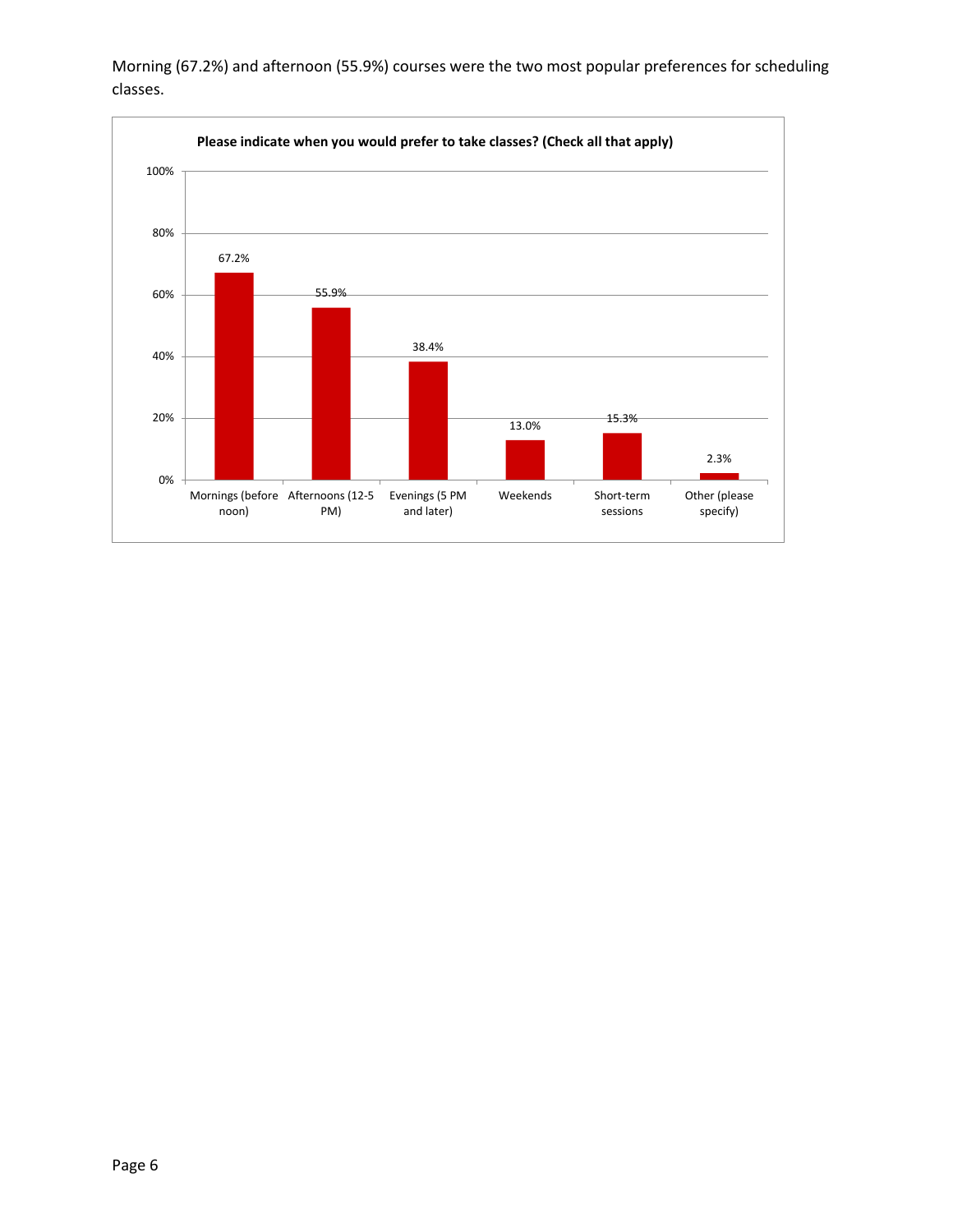42.9% of students felt it was 'difficult' for them to get courses that they need. A majority (52.5%) of students felt their core English courses were 'moderate' and slightly less than the majority (42.4%) felt their core Math courses were 'moderate'.

When asked to elaborate, almost one-quarter (23.5%) discusses "priority" in regards to getting the courses they need. Students explained that if they have a "low priority" then it is hard to get in to courses they need, "getting course with low priority is nearly impossible", while students with "priority" experience little to no difficulty in getting in to the courses they need, "I was fortunate to be in EOPS so that helped me get the classes I needed".

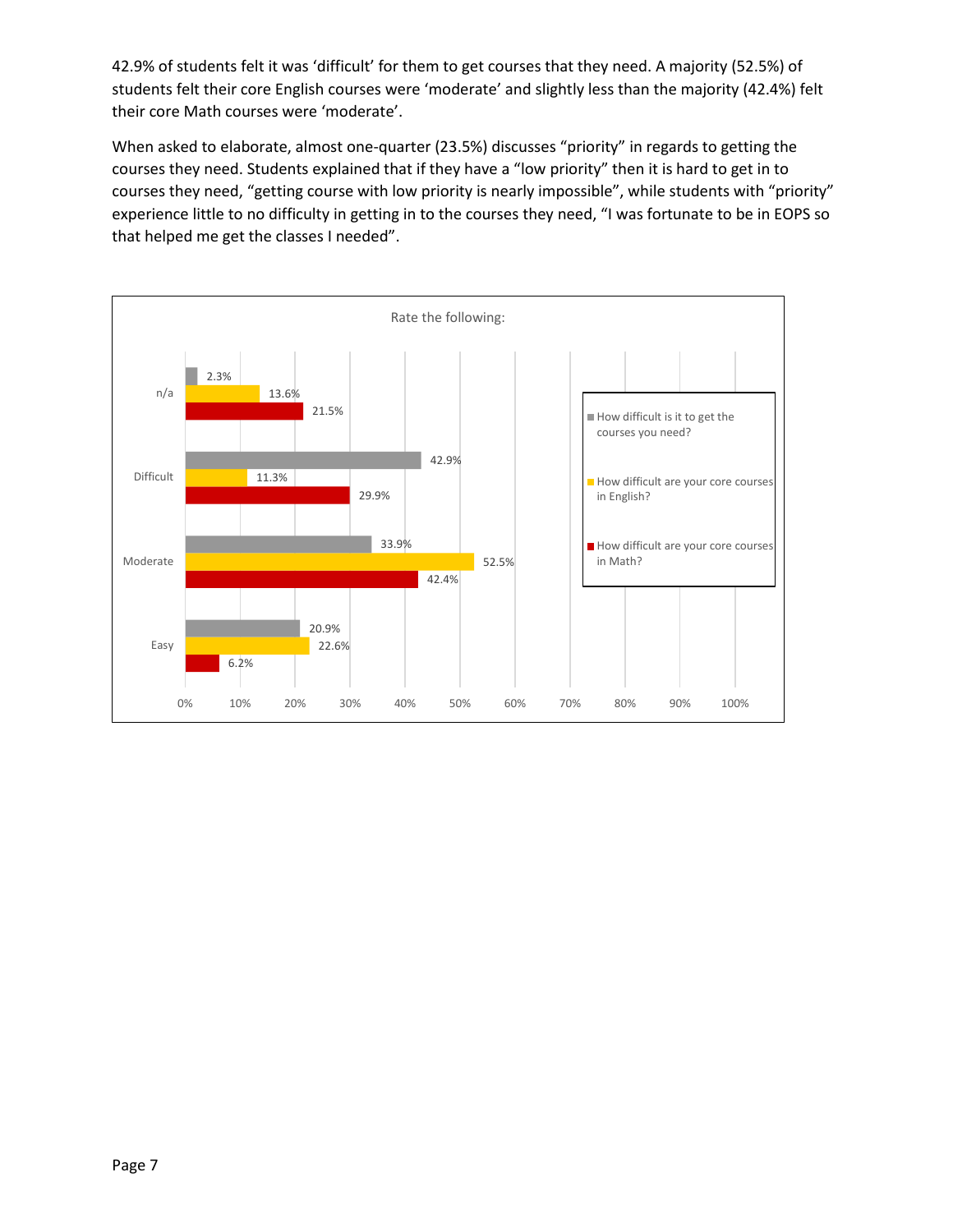Few student respondents had negative attitudes toward COD assessment and placement process. 13.8% indicated the process was cumbersome. About 10% indicated that the process was confusing or difficult.



Students were then asked to rate the Library and the Tutoring and Academic Skills Centers. 'Very helpful' received the most votes for both Library (42.8%) and Tutoring and Academic Skills Centers (52.0%). When asked to elaborate, responses ranged from comments of, "sometimes they're too busy" to "this is a wonderful asset staffed by fantastic people" and suggestions of, "tutoring hours should start at 8 am" to open the "COD section of the library" during the weekend.

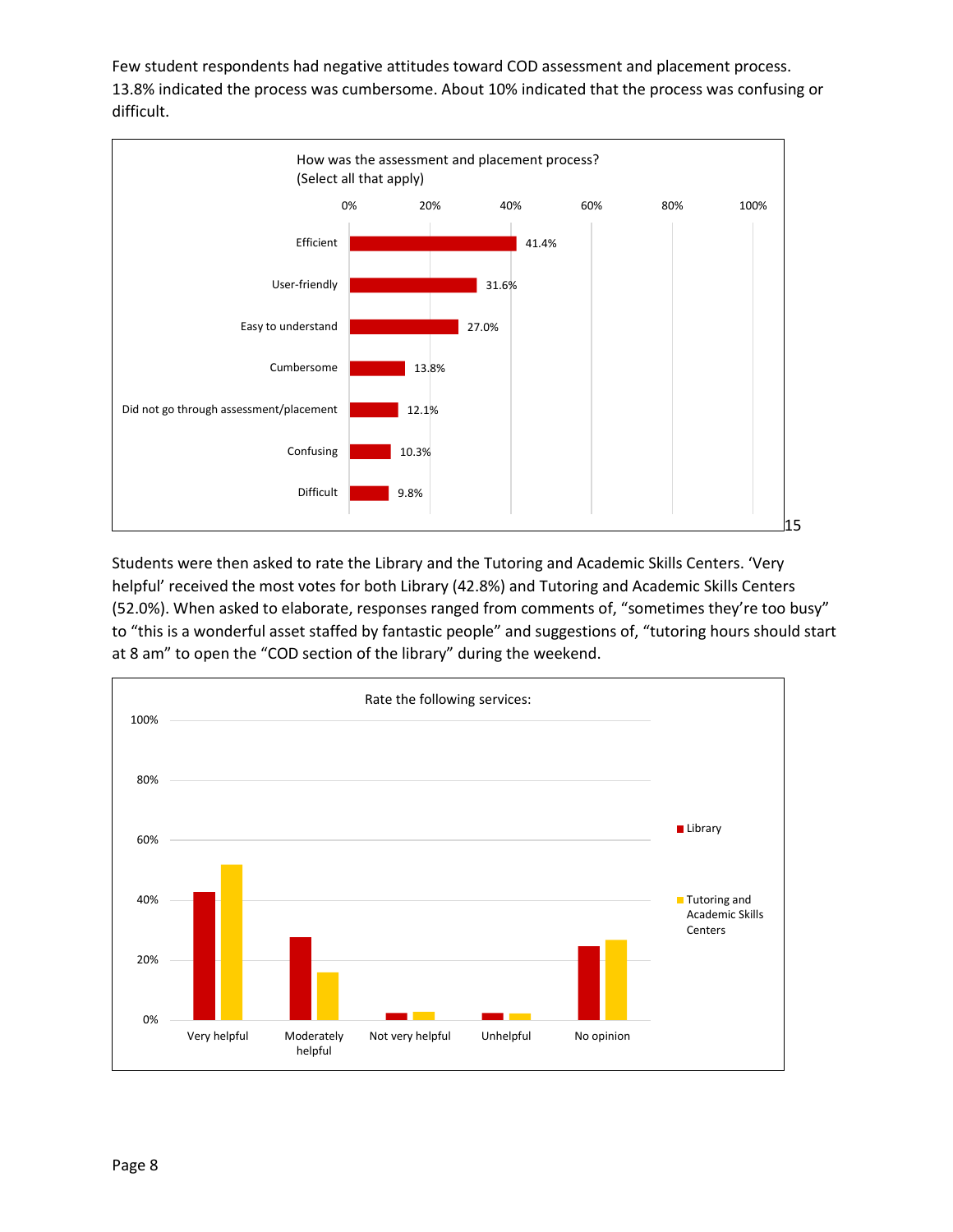

45.6% of respondents indicated that they intend to take a full-time course load next semester. Only 39.3% indicated that they would be taking a part-time course load. This sample does not represent typical COD proportions for student unit load, as full-time students seem to be over represented.

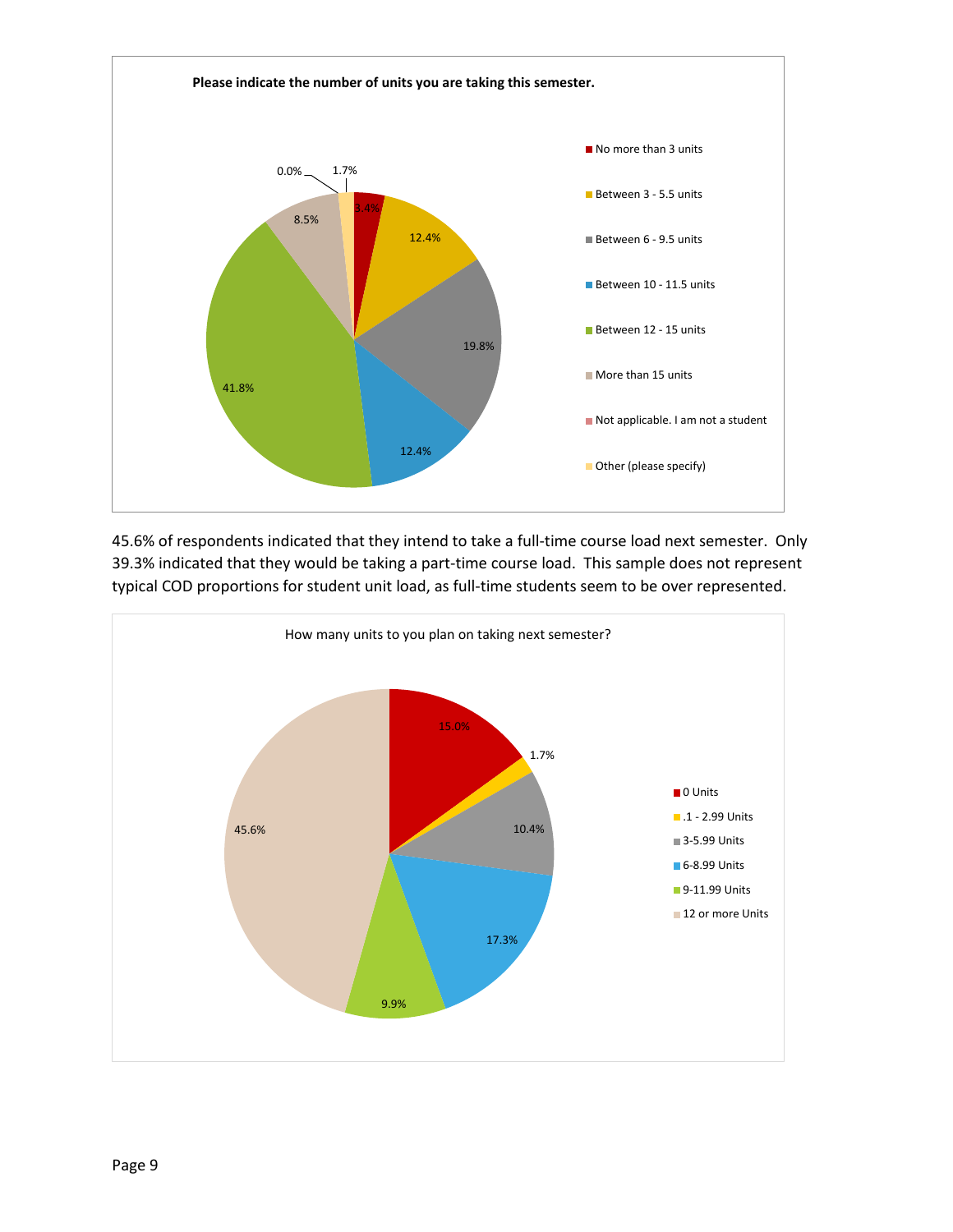## **The Following set of survey items were answered by non-student respondents about student attitudes.**

While the 'In classroom' percentage was similar to that of student respondents. Only 17.7% of nonstudents thought students would prefer online classes compared to the student response rate of 47.5%.



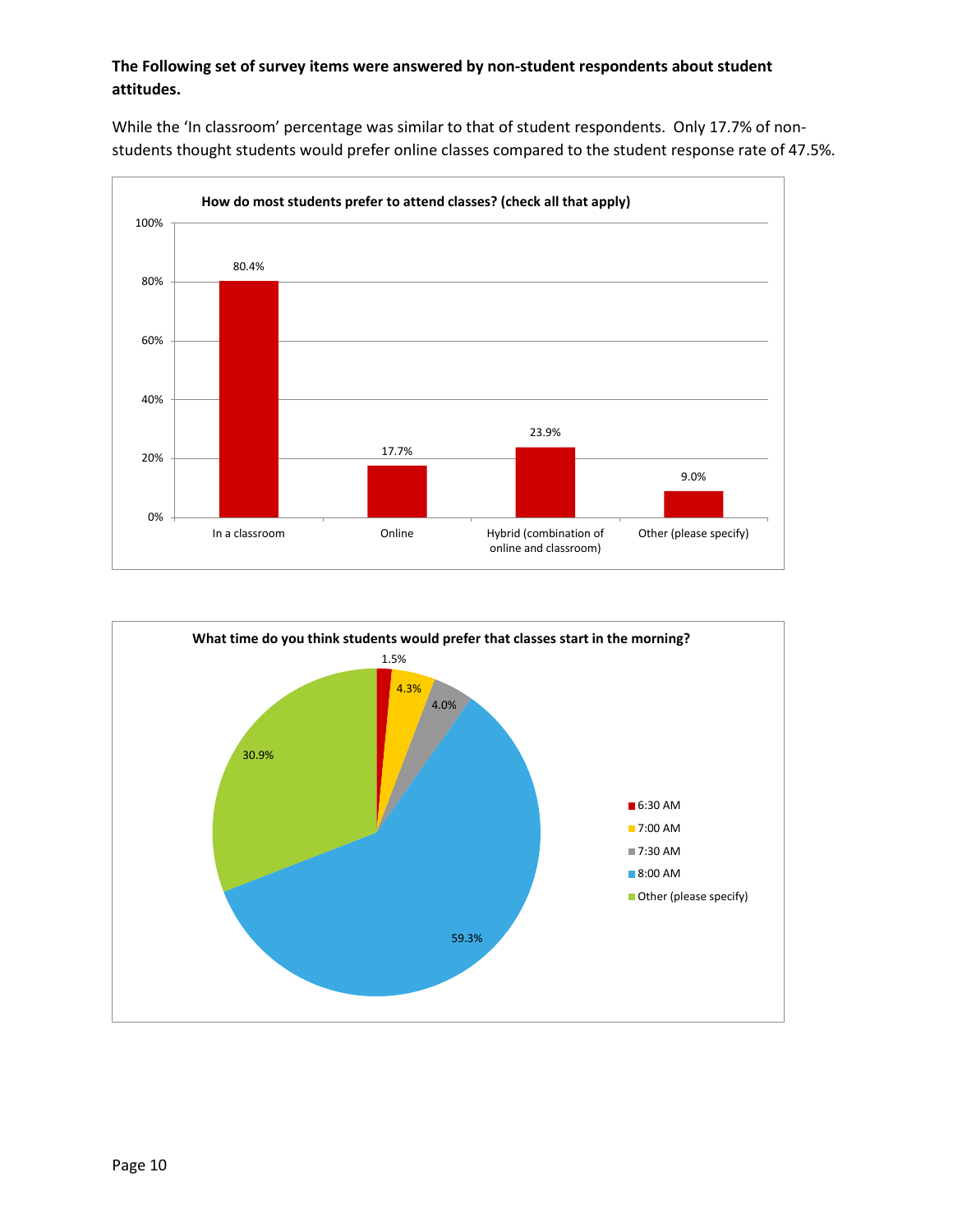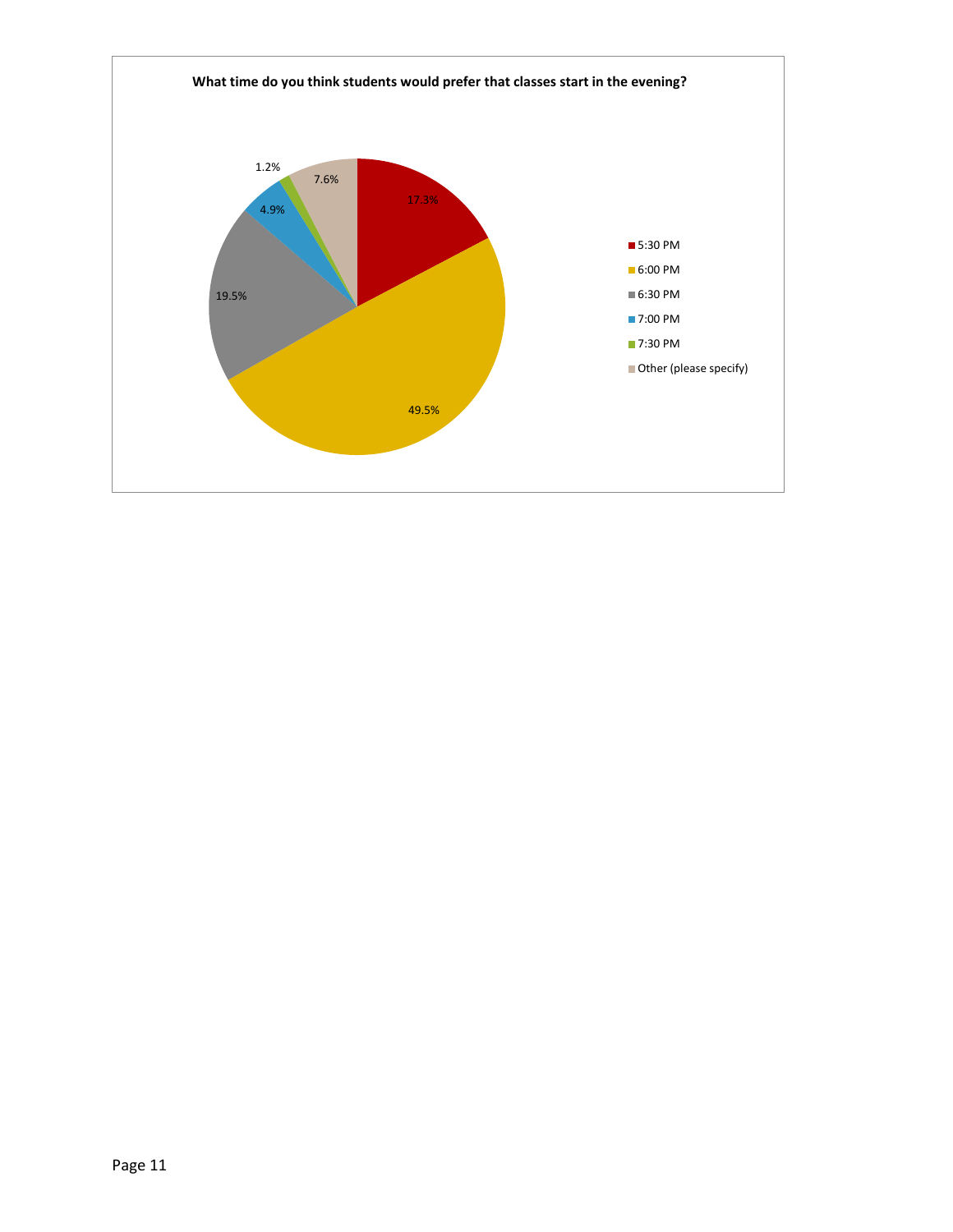Non-Students responded to following statements with the following options:

#### **'strongly agree' 'agree' 'disagree' 'Strongly disagree' 'no opinion'**

The following table includes the percentage of respondents answering '**agree'** of '**strongly agree'**



When asked to elaborate, responses varied from positive to neutral to negative. The negative responses discussed the College website and Data. Comments on the website and data included, "the website for both faculty (the portal) and students and community is very difficult to navigate", "data is hard to find and hard to analyze", and "website is very out of date and lacking logical organization".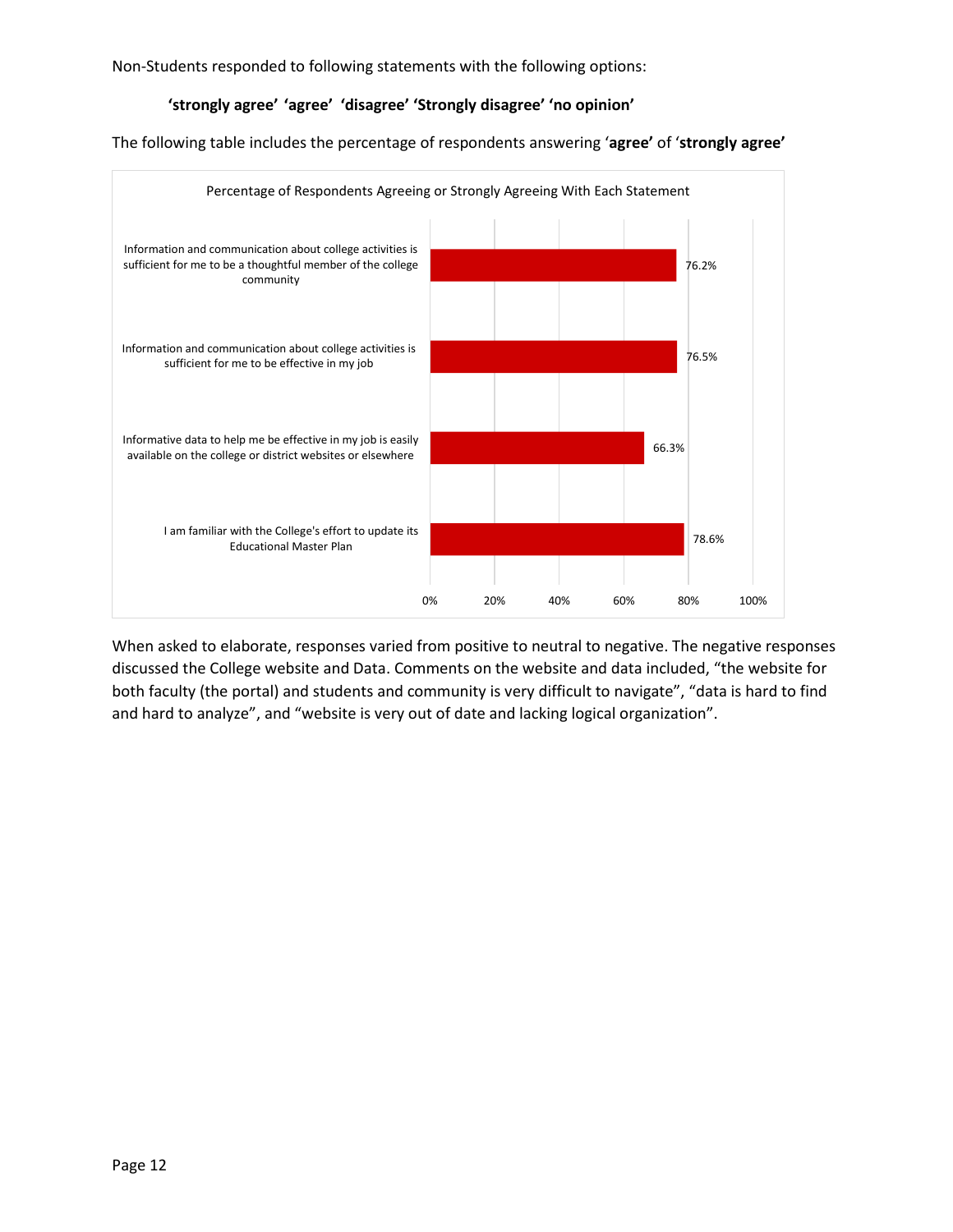The following statements were rated as 'Excellent', 'Good', 'Average', 'Fair', 'Poor' or 'Don't Know' by survey respondents. 'Professional or educational experience at COD' and 'friendliness and helpfulness of staff' had the highest rating with 84% excellent or good rating. 'Classrooms' (66%) and 'quality and accessibility of technology on campus' (69%) received the lowest percentage of excellent or good ratings.

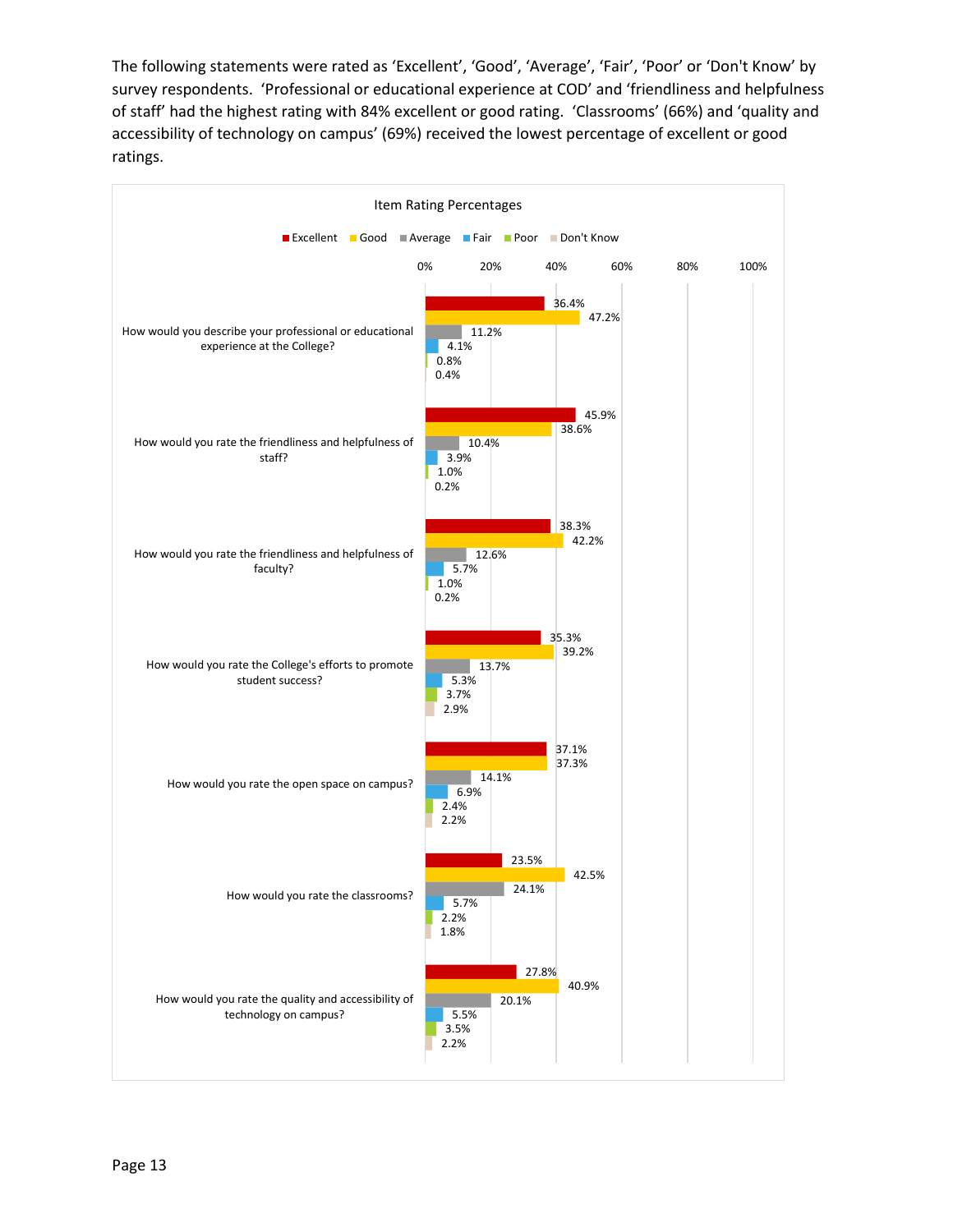

Respondents indicated the 'Helpfulness of staff and support' (51.0%) and the 'Welcoming and wellmaintained appearance of campus' (48.3%) were the greatest strengths of COD.

"Access to Special Programs", "Very good IT Technology", and "Child Development Center" were just 3 out of 30 "Other" responses given by respondents.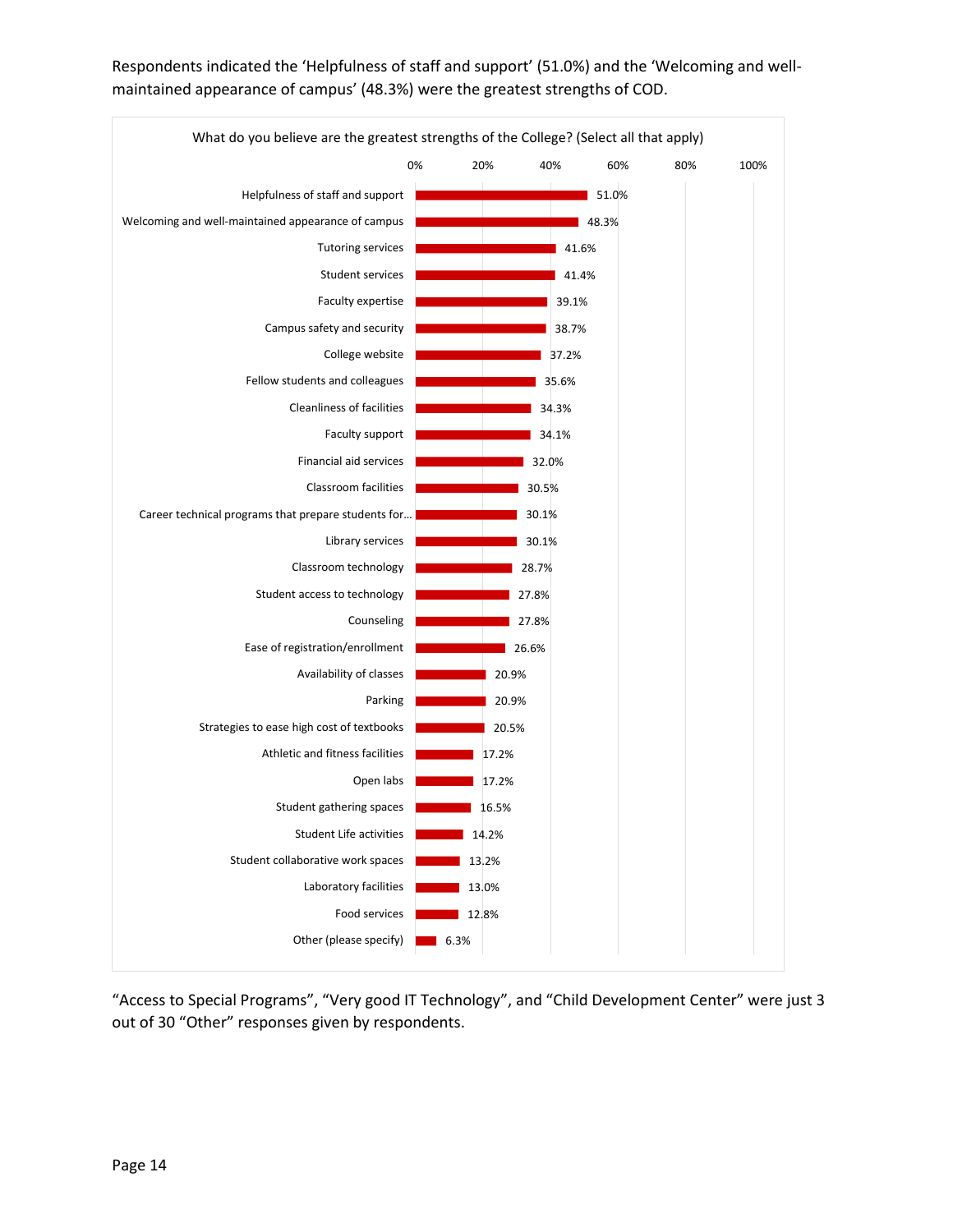Survey respondents indicated areas they believe were in need of improvement at the college. Availability of classes (47.0%), Strategies to ease high cost of textbooks (37.1%), and Parking (32.1%) were the chosen as the most significant areas needing improvement at COD.



With regard to the "Other" category, responses varied; the college website (8.8%), counseling, and food options on campus (7.0%) were discussed the most.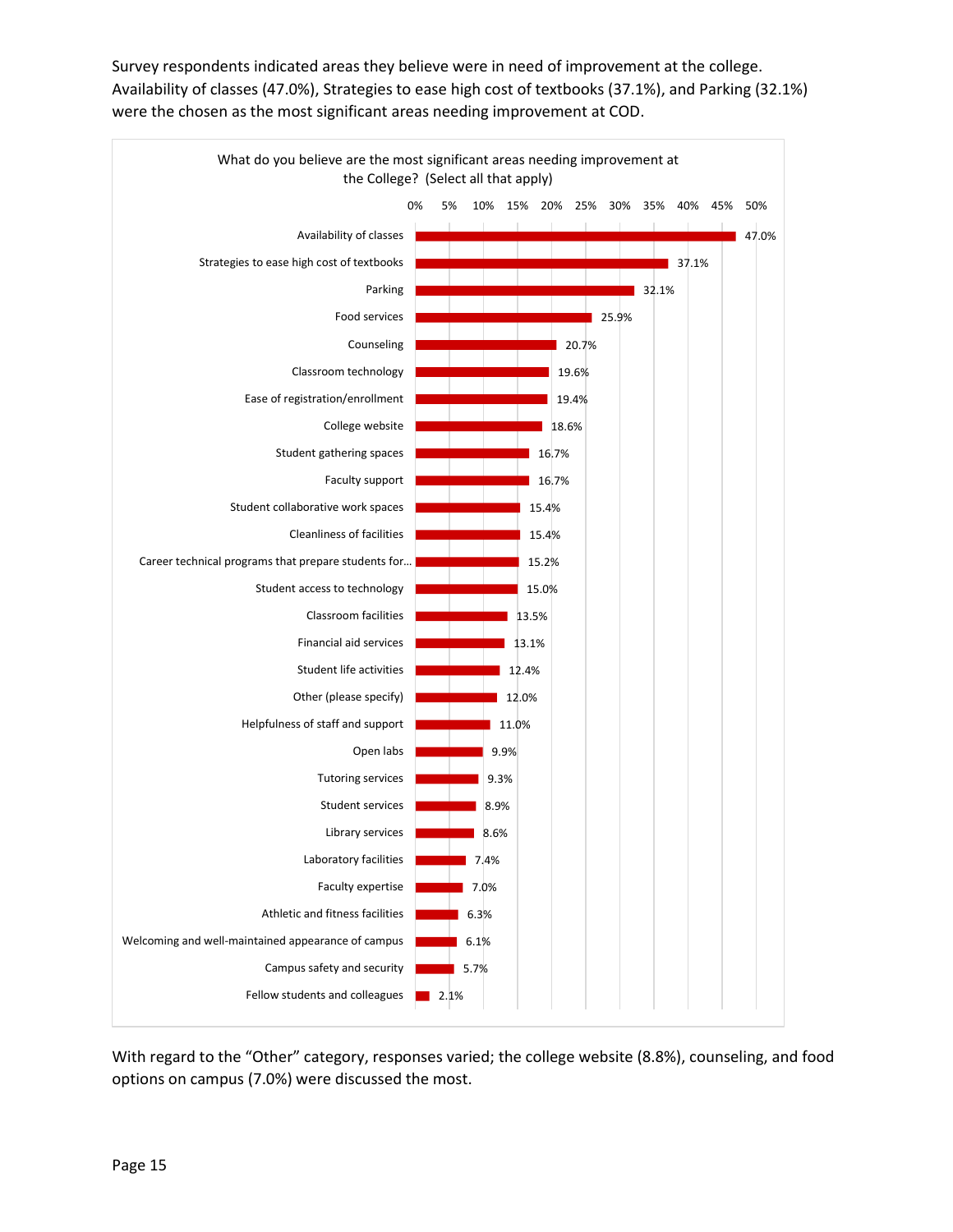

A large majority of respondents (69.2%) take less than 30 minutes to commute to campus. Most (89.0%) of the respondents drove alone and parked on campus.